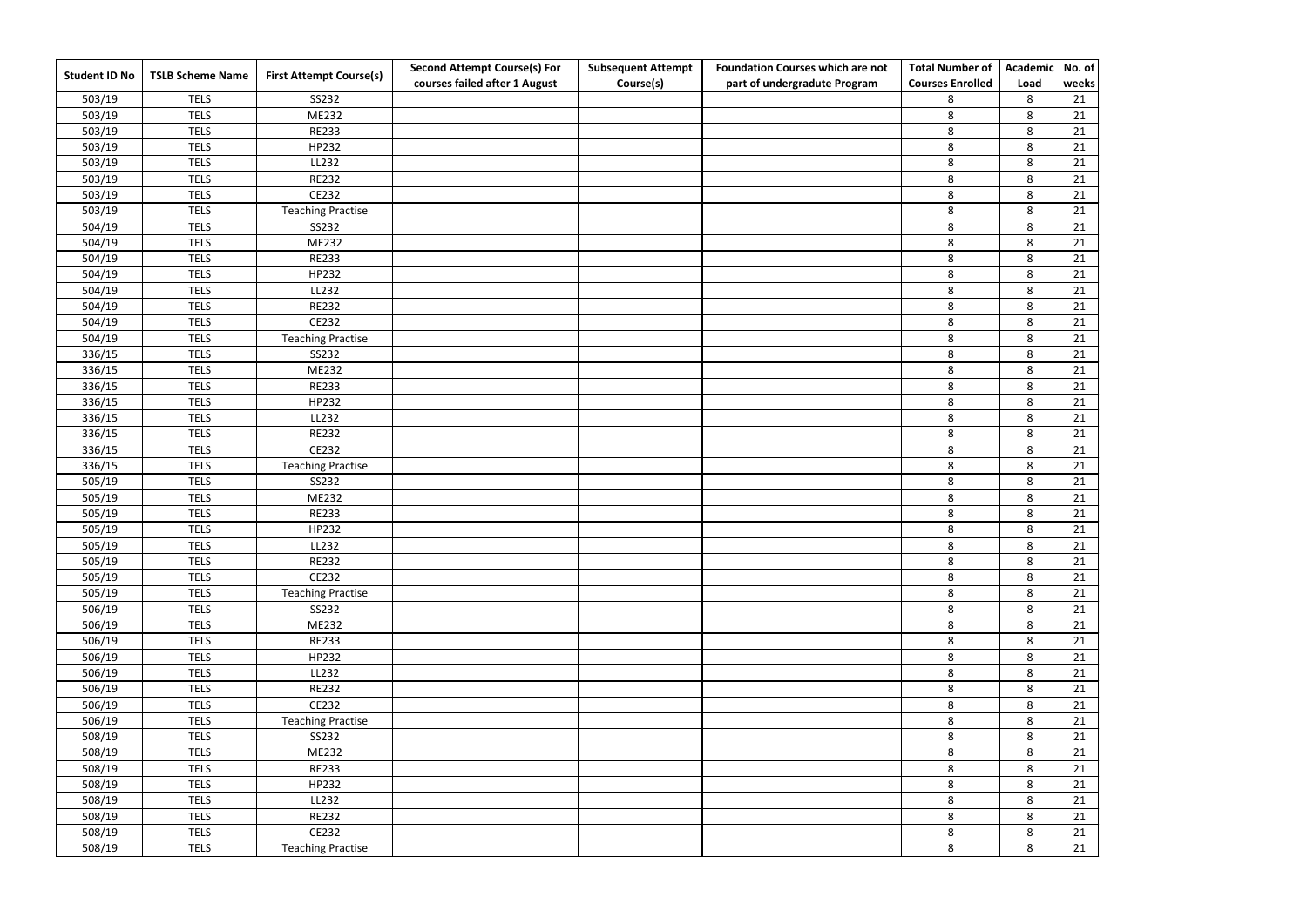| 509/19 | <b>TELS</b> | SS232                    |  | 8       |
|--------|-------------|--------------------------|--|---------|
| 509/19 | <b>TELS</b> | ME232                    |  | 8       |
| 509/19 | <b>TELS</b> | <b>RE233</b>             |  | 8       |
| 509/19 | <b>TELS</b> | HP232                    |  | 8       |
| 509/19 | <b>TELS</b> | LL232                    |  | 8       |
| 509/19 | <b>TELS</b> | <b>RE232</b>             |  | $\bf 8$ |
| 509/19 | <b>TELS</b> | CE232                    |  | 8       |
| 509/19 | <b>TELS</b> | <b>Teaching Practise</b> |  | 8       |
| 510/19 | <b>TELS</b> | SS232                    |  | 8       |
| 510/19 | <b>TELS</b> | ME232                    |  | 8       |
| 510/19 | <b>TELS</b> | <b>RE233</b>             |  | $\bf 8$ |
| 510/19 | <b>TELS</b> | HP232                    |  | 8       |
| 510/19 | <b>TELS</b> | LL232                    |  | 8       |
| 510/19 | <b>TELS</b> | <b>RE232</b>             |  | 8       |
| 510/19 | <b>TELS</b> | CE232                    |  | 8       |
| 510/19 | <b>TELS</b> | <b>Teaching Practise</b> |  | 8       |
| 511/19 | <b>TELS</b> | SS232                    |  | 8       |
| 511/19 | <b>TELS</b> | ME232                    |  | 8       |
| 511/19 | <b>TELS</b> | <b>RE233</b>             |  | 8       |
| 511/19 | <b>TELS</b> | HP232                    |  | 8       |
| 511/19 | <b>TELS</b> | LL232                    |  | 8       |
| 511/19 | <b>TELS</b> | <b>RE232</b>             |  | $\bf 8$ |
| 511/19 | <b>TELS</b> | CE232                    |  | 8       |
| 511/19 | <b>TELS</b> | <b>Teaching Practise</b> |  | 8       |
| 390/16 | <b>TELS</b> | SS232                    |  | 8       |
| 390/16 | <b>TELS</b> | ME232                    |  | 8       |
| 390/16 | <b>TELS</b> | <b>RE233</b>             |  | 8       |
| 390/16 | <b>TELS</b> | HP232                    |  | 8       |
| 390/16 | <b>TELS</b> | LL232                    |  | 8       |
| 390/16 | <b>TELS</b> | <b>RE232</b>             |  | 8       |
| 390/16 | <b>TELS</b> | CE232                    |  | 8       |
| 390/16 | <b>TELS</b> | <b>Teaching Practise</b> |  | 8       |
| 512/19 | <b>TELS</b> | SS232                    |  | 8       |
| 512/19 | <b>TELS</b> | ME232                    |  | 8       |
| 512/19 | <b>TELS</b> | <b>RE233</b>             |  | 8       |
| 512/19 | <b>TELS</b> | HP232                    |  | 8       |
| 512/19 | <b>TELS</b> | LL232                    |  | 8       |
| 512/19 | <b>TELS</b> | <b>RE232</b>             |  | 8       |
| 512/19 | <b>TELS</b> | CE232                    |  | 8       |
| 512/19 | <b>TELS</b> | <b>Teaching Practise</b> |  | 8       |
| 515/19 | <b>TELS</b> | SS232                    |  | 8       |
| 515/19 | <b>TELS</b> | ME232                    |  | 8       |
| 515/19 | <b>TELS</b> | <b>RE233</b>             |  | 8       |
| 515/19 | <b>TELS</b> | HP232                    |  | 8       |
| 515/19 | <b>TELS</b> | LL232                    |  | 8       |
| 515/19 | <b>TELS</b> | RE232                    |  | 8       |
| 515/19 | <b>TELS</b> | CE232                    |  | 8       |
| 515/19 | <b>TELS</b> | <b>Teaching Practise</b> |  | 8       |
| 516/19 | <b>TELS</b> | SS232                    |  | 8       |
| 516/19 | <b>TELS</b> | ME232                    |  | 8       |

| 8 | 21              |
|---|-----------------|
| 8 | 21              |
| 8 | 21              |
| 8 | 21              |
| 8 | $\overline{21}$ |
| 8 | 21              |
| 8 | 21              |
| 8 | 21              |
| 8 | 21              |
| 8 | $\frac{1}{21}$  |
| 8 | 21              |
| 8 | $\overline{21}$ |
| 8 | 21              |
| 8 | 21              |
| 8 | 21              |
| 8 | $\overline{21}$ |
| 8 | 21              |
| 8 | 21              |
| 8 | $\overline{21}$ |
| 8 | 21              |
| 8 | 21              |
| 8 | 21              |
| 8 | 21              |
| 8 | <b>21</b>       |
| 8 | 21              |
| 8 | 21              |
| 8 | 21              |
| 8 | 21              |
| 8 | 21              |
| 8 | 21              |
| 8 | $\overline{21}$ |
| 8 | 21              |
| 8 | $\overline{21}$ |
| 8 | 21              |
| 8 | 21              |
| 8 | 21              |
| 8 | 21              |
| 8 | 21              |
| 8 | 21              |
| 8 | 21              |
| 8 | 21              |
| 8 | 21              |
| 8 | 21              |
| 8 | 21              |
| 8 | 21              |
| 8 | 21              |
| 8 | 21              |
| 8 | $\overline{21}$ |
| 8 | 21              |
| 8 | $\overline{21}$ |
|   |                 |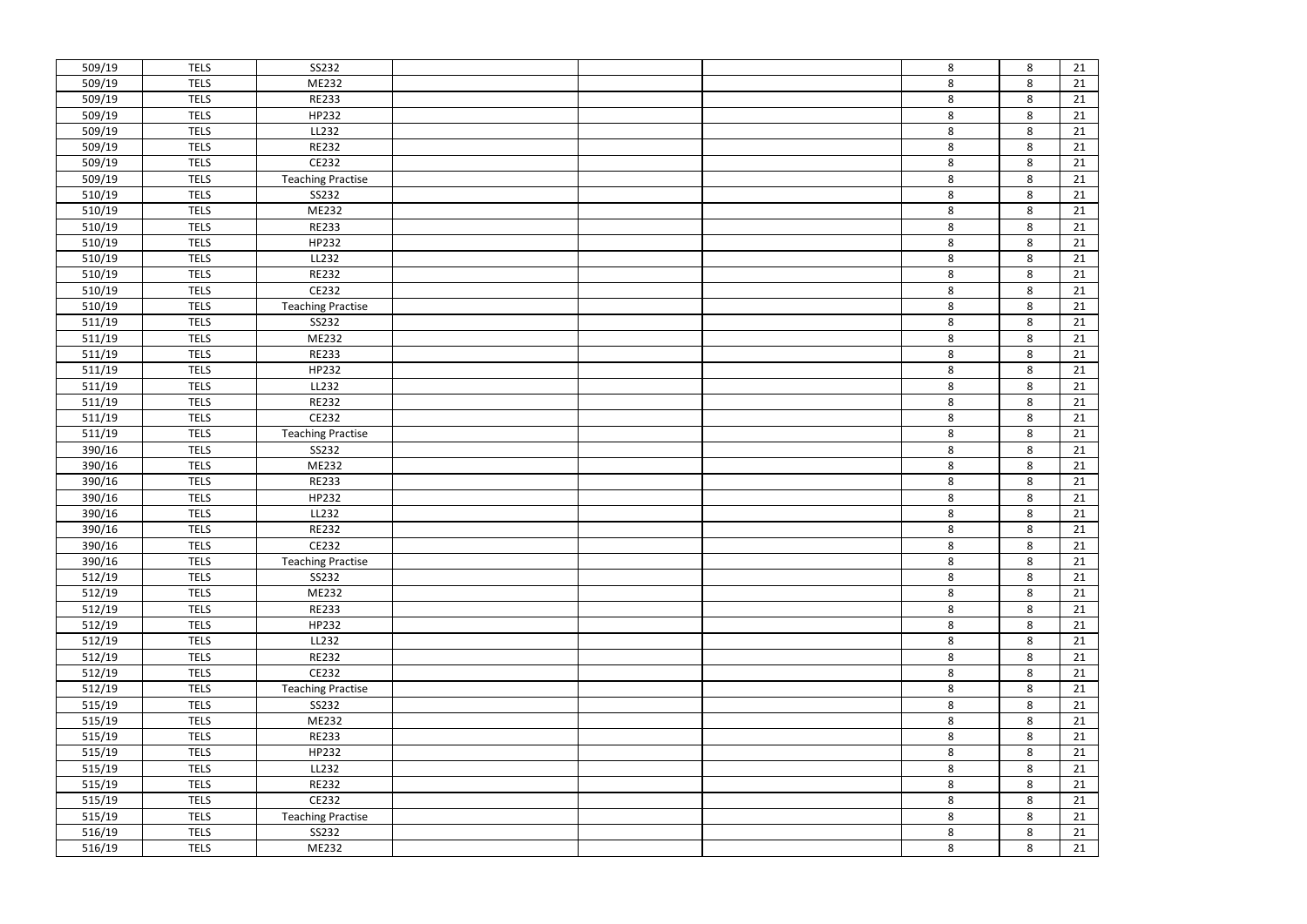| 516/19           | <b>TELS</b>                | <b>RE233</b>             |  | 8       |
|------------------|----------------------------|--------------------------|--|---------|
| 516/19           | <b>TELS</b>                | HP232                    |  | 8       |
| 516/19           | <b>TELS</b>                | LL232                    |  | 8       |
| 516/19           | <b>TELS</b>                | <b>RE232</b>             |  | 8       |
| 516/19           | <b>TELS</b>                | CE232                    |  | 8       |
| 516/19           | <b>TELS</b>                | <b>Teaching Practise</b> |  | 8       |
| 517/19           | <b>TELS</b>                | SS232                    |  | 8       |
| 517/19           | <b>TELS</b>                | ME232                    |  | 8       |
| 517/19           | <b>TELS</b>                | <b>RE233</b>             |  | 8       |
| 517/19           | <b>TELS</b>                | HP232                    |  | 8       |
| 517/19           | <b>TELS</b>                | LL232                    |  | $\bf 8$ |
| 517/19           | <b>TELS</b>                | <b>RE232</b>             |  | 8       |
| 517/19           | <b>TELS</b>                | CE232                    |  | 8       |
| 517/19           | <b>TELS</b>                | <b>Teaching Practise</b> |  | 8       |
| 518/19           | <b>TELS</b>                | SS232                    |  | 8       |
| 518/19           | <b>TELS</b>                | ME232                    |  | 8       |
| 518/19           | <b>TELS</b>                | <b>RE233</b>             |  | 8       |
| 518/19           | <b>TELS</b>                | HP232                    |  | 8       |
| 518/19           | <b>TELS</b>                | LL232                    |  | 8       |
| 518/19           | <b>TELS</b>                | <b>RE232</b>             |  | 8       |
| 518/19           | <b>TELS</b>                | CE232                    |  | 8       |
| 518/19           | <b>TELS</b>                | <b>Teaching Practise</b> |  | $\bf 8$ |
| 519/19           | <b>TELS</b>                | SS232                    |  | 8       |
| 519/19           | <b>TELS</b>                | ME232                    |  | 8       |
| 519/19           | <b>TELS</b>                | <b>RE233</b>             |  | 8       |
| 519/19           | <b>TELS</b>                | HP232                    |  | 8       |
| 519/19           | <b>TELS</b>                | LL232                    |  | 8       |
| 519/19           | <b>TELS</b>                | <b>RE232</b>             |  | 8       |
| 519/19           | <b>TELS</b>                | CE232                    |  | 8       |
| 519/19           | <b>TELS</b>                | <b>Teaching Practise</b> |  | 8       |
| 520/19           | <b>TELS</b>                | SS232                    |  | 8       |
| 520/19           | <b>TELS</b>                | ME232                    |  | 8       |
| 520/19           | <b>TELS</b>                | <b>RE233</b>             |  | 8       |
| 520/19           | <b>TELS</b>                | HP232                    |  | 8       |
| 520/19           | <b>TELS</b>                | LL232                    |  | 8       |
| 520/19           | <b>TELS</b>                | <b>RE232</b>             |  | 8       |
| 520/19           | <b>TELS</b>                | CE232                    |  | 8       |
| 520/19           | <b>TELS</b>                | <b>Teaching Practise</b> |  | 8       |
| 522/19           | <b>TELS</b>                | SS232                    |  | 8       |
| 522/19           | <b>TELS</b>                | ME232                    |  | 8       |
| 522/19           | <b>TELS</b>                | <b>RE233</b>             |  | 8       |
| 522/19           | <b>TELS</b>                | HP232                    |  | 8       |
| 522/19           | <b>TELS</b>                | LL232                    |  | 8       |
| 522/19           | <b>TELS</b>                | <b>RE232</b>             |  | 8       |
| 522/19           | <b>TELS</b>                | CE232                    |  | 8       |
| 522/19           | <b>TELS</b>                | <b>Teaching Practise</b> |  | 8       |
| 523/19           | <b>TELS</b>                | SS232                    |  | 8       |
| 523/19           | <b>TELS</b>                | ME232                    |  | 8       |
|                  |                            |                          |  |         |
| 523/19<br>523/19 | <b>TELS</b><br><b>TELS</b> | <b>RE233</b><br>HP232    |  | 8<br>8  |

| 8 | 21              |
|---|-----------------|
| 8 | 21              |
| 8 | 21              |
| 8 | 21              |
| 8 | $\overline{21}$ |
| 8 | 21              |
| 8 | 21              |
| 8 | 21              |
| 8 | 21              |
| 8 | $\frac{1}{21}$  |
| 8 | 21              |
| 8 | $\overline{21}$ |
| 8 | 21              |
| 8 | 21              |
| 8 | 21              |
| 8 | $\overline{21}$ |
| 8 | 21              |
| 8 | 21              |
| 8 | $\overline{21}$ |
| 8 | 21              |
| 8 | 21              |
| 8 | 21              |
| 8 | 21              |
| 8 | <b>21</b>       |
| 8 | 21              |
| 8 | 21              |
| 8 | 21              |
| 8 | 21              |
| 8 | 21              |
| 8 | 21              |
| 8 | $\overline{21}$ |
| 8 | 21              |
| 8 | $\overline{21}$ |
| 8 | 21              |
| 8 | 21              |
| 8 | 21              |
| 8 | 21              |
| 8 | 21              |
| 8 | 21              |
| 8 | 21              |
| 8 | 21              |
| 8 | 21              |
| 8 | 21              |
| 8 | 21              |
| 8 | 21              |
| 8 | 21              |
| 8 | 21              |
| 8 | $\overline{21}$ |
| 8 | 21              |
| 8 | $\overline{21}$ |
|   |                 |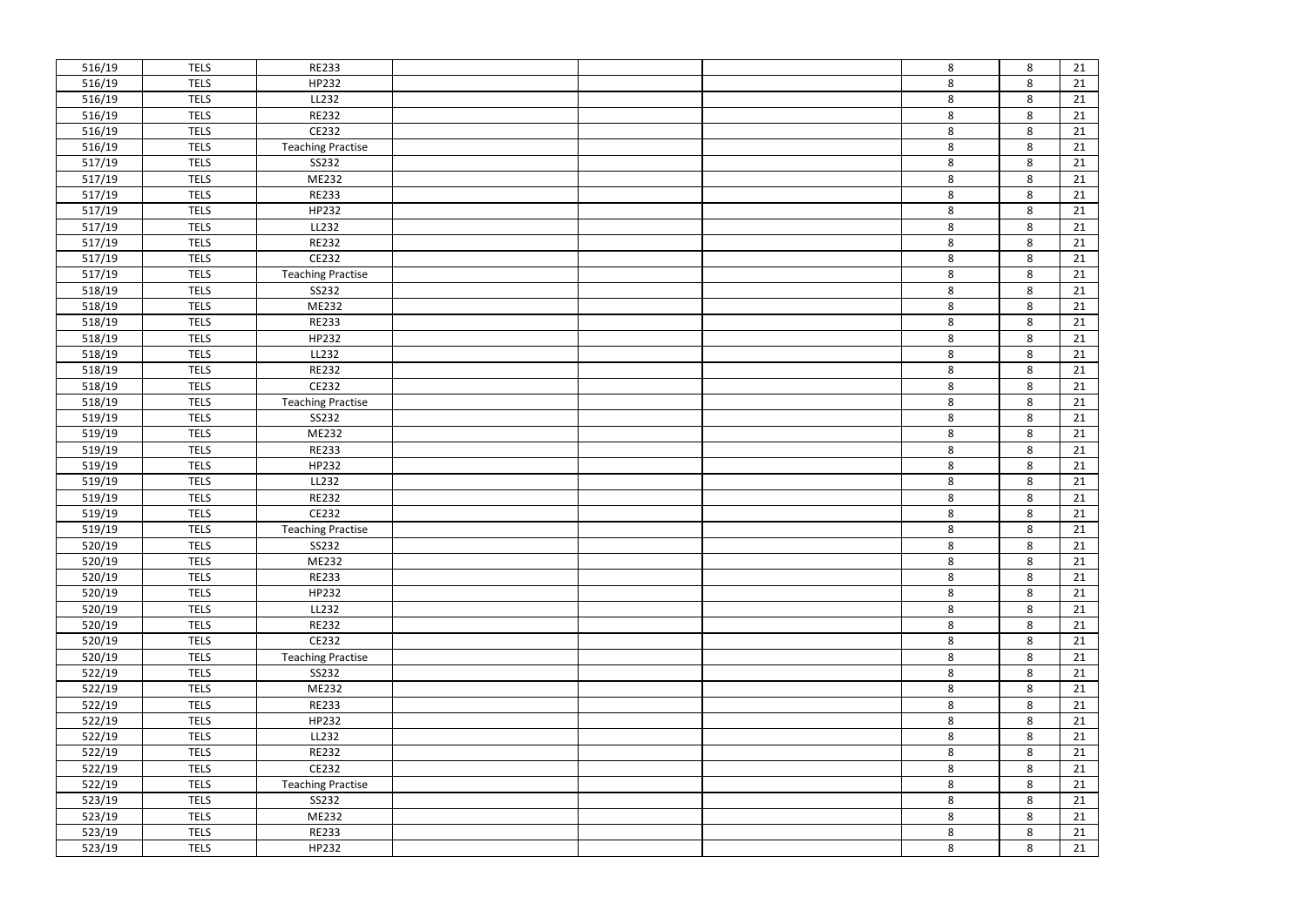| 523/19 | <b>TELS</b> | LL232                    |  | 8       |
|--------|-------------|--------------------------|--|---------|
| 523/19 | <b>TELS</b> | <b>RE232</b>             |  | 8       |
| 523/19 | <b>TELS</b> | CE232                    |  | 8       |
| 523/19 | <b>TELS</b> | <b>Teaching Practise</b> |  | 8       |
| 524/19 | <b>TELS</b> | SS232                    |  | 8       |
| 524/19 | <b>TELS</b> | ME232                    |  | 8       |
| 524/19 | <b>TELS</b> | <b>RE233</b>             |  | 8       |
| 524/19 | <b>TELS</b> | HP232                    |  | 8       |
| 524/19 | <b>TELS</b> | LL232                    |  | 8       |
| 524/19 | <b>TELS</b> | <b>RE232</b>             |  | 8       |
| 524/19 | <b>TELS</b> | CE232                    |  | 8       |
| 524/19 | <b>TELS</b> | <b>Teaching Practise</b> |  | 8       |
| 525/19 | <b>TELS</b> | SS232                    |  | 8       |
| 525/19 | <b>TELS</b> | ME232                    |  | 8       |
| 525/19 | <b>TELS</b> | <b>RE233</b>             |  | 8       |
| 525/19 | <b>TELS</b> | HP232                    |  | 8       |
| 525/19 | <b>TELS</b> | LL232                    |  | 8       |
| 525/19 | <b>TELS</b> | <b>RE232</b>             |  | 8       |
| 525/19 | <b>TELS</b> | CE232                    |  | 8       |
| 525/19 | <b>TELS</b> | <b>Teaching Practise</b> |  | 8       |
| 526/19 | <b>TELS</b> | SS232                    |  | 8       |
| 526/19 | <b>TELS</b> | ME232                    |  | 8       |
| 526/19 | <b>TELS</b> | <b>RE233</b>             |  | 8       |
| 526/19 | <b>TELS</b> | HP232                    |  | 8       |
| 526/19 | <b>TELS</b> | LL232                    |  | 8       |
| 526/19 | <b>TELS</b> | <b>RE232</b>             |  | 8       |
| 526/19 | <b>TELS</b> | CE232                    |  | 8       |
| 526/19 | <b>TELS</b> | <b>Teaching Practise</b> |  | 8       |
| 527/19 | <b>TELS</b> | SS232                    |  | 8       |
| 527/19 | <b>TELS</b> | ME232                    |  | 8       |
| 527/19 | <b>TELS</b> | <b>RE233</b>             |  | 8       |
| 527/19 | <b>TELS</b> | HP232                    |  | 8       |
| 527/19 | <b>TELS</b> | LL232                    |  | 8       |
| 527/19 | <b>TELS</b> | <b>RE232</b>             |  | 8       |
| 527/19 | <b>TELS</b> | CE232                    |  | 8       |
| 527/19 | <b>TELS</b> | <b>Teaching Practise</b> |  | 8       |
| 528/19 | <b>TELS</b> | SS232                    |  | 8       |
| 528/19 | <b>TELS</b> | ME232                    |  | 8       |
| 528/19 | <b>TELS</b> | <b>RE233</b>             |  | 8       |
| 528/19 | <b>TELS</b> | HP232                    |  | 8       |
| 528/19 | <b>TELS</b> | LL232                    |  | $\bf 8$ |
| 528/19 | <b>TELS</b> | <b>RE232</b>             |  | 8       |
| 528/19 | <b>TELS</b> | CE232                    |  | 8       |
| 528/19 | <b>TELS</b> | <b>Teaching Practise</b> |  | 8       |
| 529/19 | <b>TELS</b> | SS232                    |  | 8       |
| 529/19 | <b>TELS</b> | ME232                    |  | 8       |
| 529/19 | <b>TELS</b> | <b>RE233</b>             |  | 8       |
| 529/19 | <b>TELS</b> | HP232                    |  | 8       |
| 529/19 | <b>TELS</b> | LL232                    |  | 8       |
| 529/19 | <b>TELS</b> | <b>RE232</b>             |  | 8       |

| 8 | 21              |
|---|-----------------|
| 8 | 21              |
| 8 | 21              |
| 8 | 21              |
| 8 | $\overline{21}$ |
| 8 | 21              |
| 8 | 21              |
| 8 | 21              |
| 8 | 21              |
| 8 | $\frac{1}{21}$  |
| 8 | 21              |
| 8 | $\overline{21}$ |
| 8 | 21              |
| 8 | 21              |
| 8 | 21              |
| 8 | $\overline{21}$ |
| 8 | 21              |
| 8 | 21              |
| 8 | $\overline{21}$ |
| 8 | 21              |
| 8 | 21              |
| 8 | 21              |
| 8 | 21              |
| 8 | <b>21</b>       |
| 8 | 21              |
| 8 | 21              |
| 8 | 21              |
| 8 | 21              |
| 8 | 21              |
| 8 | 21              |
| 8 | $\overline{21}$ |
| 8 | 21              |
| 8 | $\overline{21}$ |
| 8 | 21              |
| 8 | 21              |
| 8 | 21              |
| 8 | 21              |
| 8 | 21              |
| 8 | 21              |
| 8 | 21              |
| 8 | 21              |
| 8 | 21              |
| 8 | 21              |
| 8 | 21              |
| 8 | 21              |
| 8 | 21              |
| 8 | 21              |
| 8 | $\overline{21}$ |
| 8 | 21              |
| 8 | $\overline{21}$ |
|   |                 |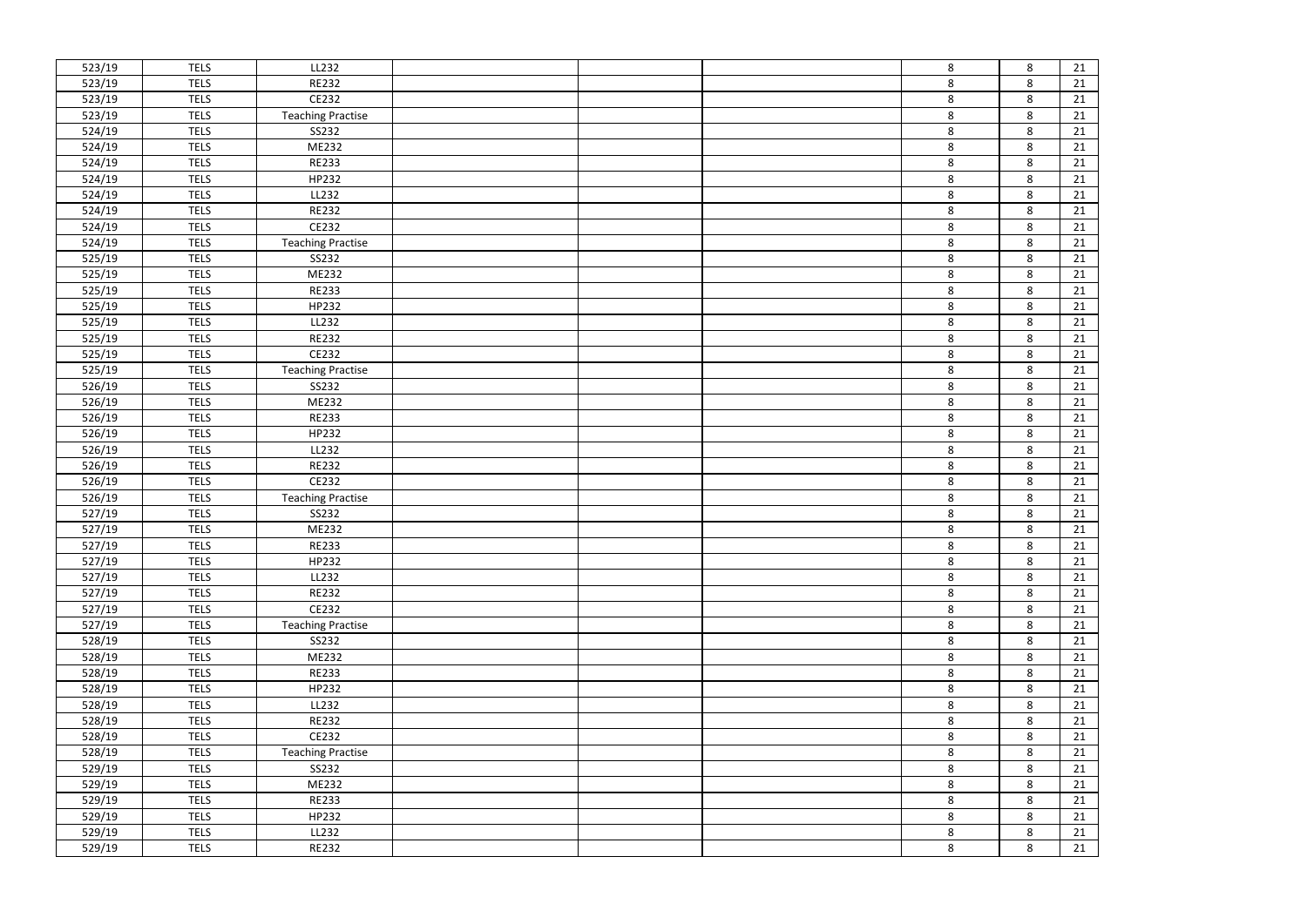| 529/19 | <b>TELS</b> | CE232                    |  | 8       |
|--------|-------------|--------------------------|--|---------|
| 529/19 | <b>TELS</b> | <b>Teaching Practise</b> |  | 8       |
| 530/19 | <b>TELS</b> | SS232                    |  | 8       |
| 530/19 | <b>TELS</b> | ME232                    |  | 8       |
| 530/19 | <b>TELS</b> | <b>RE233</b>             |  | 8       |
| 530/19 | <b>TELS</b> | HP232                    |  | 8       |
| 530/19 | <b>TELS</b> | LL232                    |  | 8       |
| 530/19 | <b>TELS</b> | <b>RE232</b>             |  | 8       |
| 530/19 | <b>TELS</b> | CE232                    |  | 8       |
| 530/19 | <b>TELS</b> | <b>Teaching Practise</b> |  | 8       |
| 532/19 | <b>TELS</b> | SS232                    |  | 8       |
| 532/19 | <b>TELS</b> | ME232                    |  | 8       |
| 532/19 | <b>TELS</b> | <b>RE233</b>             |  | 8       |
| 532/19 | <b>TELS</b> | HP232                    |  | 8       |
| 532/19 | <b>TELS</b> | LL232                    |  | 8       |
| 532/19 | <b>TELS</b> | <b>RE232</b>             |  | 8       |
| 532/19 | <b>TELS</b> | CE232                    |  | 8       |
| 532/19 | <b>TELS</b> | <b>Teaching Practise</b> |  | 8       |
| 533/19 | <b>TELS</b> | SS232                    |  | 8       |
| 533/19 | <b>TELS</b> | ME232                    |  | 8       |
| 533/19 | <b>TELS</b> | <b>RE233</b>             |  | 8       |
| 533/19 | <b>TELS</b> | HP232                    |  | 8       |
| 533/19 | <b>TELS</b> | LL232                    |  | 8       |
| 533/19 | <b>TELS</b> | <b>RE232</b>             |  | 8       |
| 533/19 | <b>TELS</b> | CE232                    |  | 8       |
| 533/19 | <b>TELS</b> | <b>Teaching Practise</b> |  | 8       |
| 495/18 | <b>TELS</b> | SS232                    |  | 8       |
| 495/18 | <b>TELS</b> | ME232                    |  | 8       |
| 495/18 | <b>TELS</b> | <b>RE233</b>             |  | 8       |
| 495/18 | <b>TELS</b> | HP232                    |  | 8       |
| 495/18 | <b>TELS</b> | LL232                    |  | 8       |
| 495/18 | <b>TELS</b> | <b>RE232</b>             |  | 8       |
| 495/18 | <b>TELS</b> | CE232                    |  | 8       |
| 495/18 | <b>TELS</b> | <b>Teaching Practise</b> |  | 8       |
| 534/19 | <b>TELS</b> | SS232                    |  | 8       |
| 534/19 | <b>TELS</b> | ME232                    |  | 8       |
| 534/19 | <b>TELS</b> | RE233                    |  | $\bf 8$ |
| 534/19 | <b>TELS</b> | HP232                    |  | 8       |
| 534/19 | <b>TELS</b> | LL232                    |  | 8       |
| 534/19 | <b>TELS</b> | <b>RE232</b>             |  | 8       |
| 534/19 | <b>TELS</b> | CE232                    |  | 8       |
| 534/19 | <b>TELS</b> | <b>Teaching Practise</b> |  | 8       |
| 535/19 | <b>TELS</b> | SS232                    |  | 8       |
| 535/19 | <b>TELS</b> | ME232                    |  | 8       |
| 535/19 | <b>TELS</b> | <b>RE233</b>             |  | 8       |
| 535/19 | <b>TELS</b> | HP232                    |  | 8       |
| 535/19 | <b>TELS</b> | LL232                    |  | 8       |
| 535/19 | <b>TELS</b> | <b>RE232</b>             |  | 8       |
| 535/19 | <b>TELS</b> | CE232                    |  | 8       |
| 535/19 | <b>TELS</b> | <b>Teaching Practise</b> |  | 8       |

| 8 | 21              |
|---|-----------------|
| 8 | 21              |
| 8 | 21              |
| 8 | 21              |
| 8 | $\overline{21}$ |
| 8 | 21              |
| 8 | 21              |
| 8 | 21              |
| 8 | 21              |
| 8 | $\frac{1}{21}$  |
| 8 | 21              |
| 8 | $\overline{21}$ |
| 8 | 21              |
| 8 | 21              |
| 8 | 21              |
| 8 | $\overline{21}$ |
| 8 | 21              |
| 8 | 21              |
| 8 | $\overline{21}$ |
| 8 | 21              |
| 8 | 21              |
| 8 | 21              |
| 8 | 21              |
| 8 | <b>21</b>       |
| 8 | 21              |
| 8 | 21              |
| 8 | 21              |
| 8 | 21              |
| 8 | 21              |
| 8 | 21              |
| 8 | $\overline{21}$ |
| 8 | 21              |
| 8 | $\overline{21}$ |
| 8 | 21              |
| 8 | 21              |
| 8 | 21              |
| 8 | 21              |
| 8 | 21              |
| 8 | 21              |
| 8 | 21              |
| 8 | 21              |
| 8 | 21              |
| 8 | 21              |
| 8 | 21              |
| 8 | 21              |
| 8 | 21              |
| 8 | 21              |
| 8 | $\overline{21}$ |
| 8 | 21              |
| 8 | $\overline{21}$ |
|   |                 |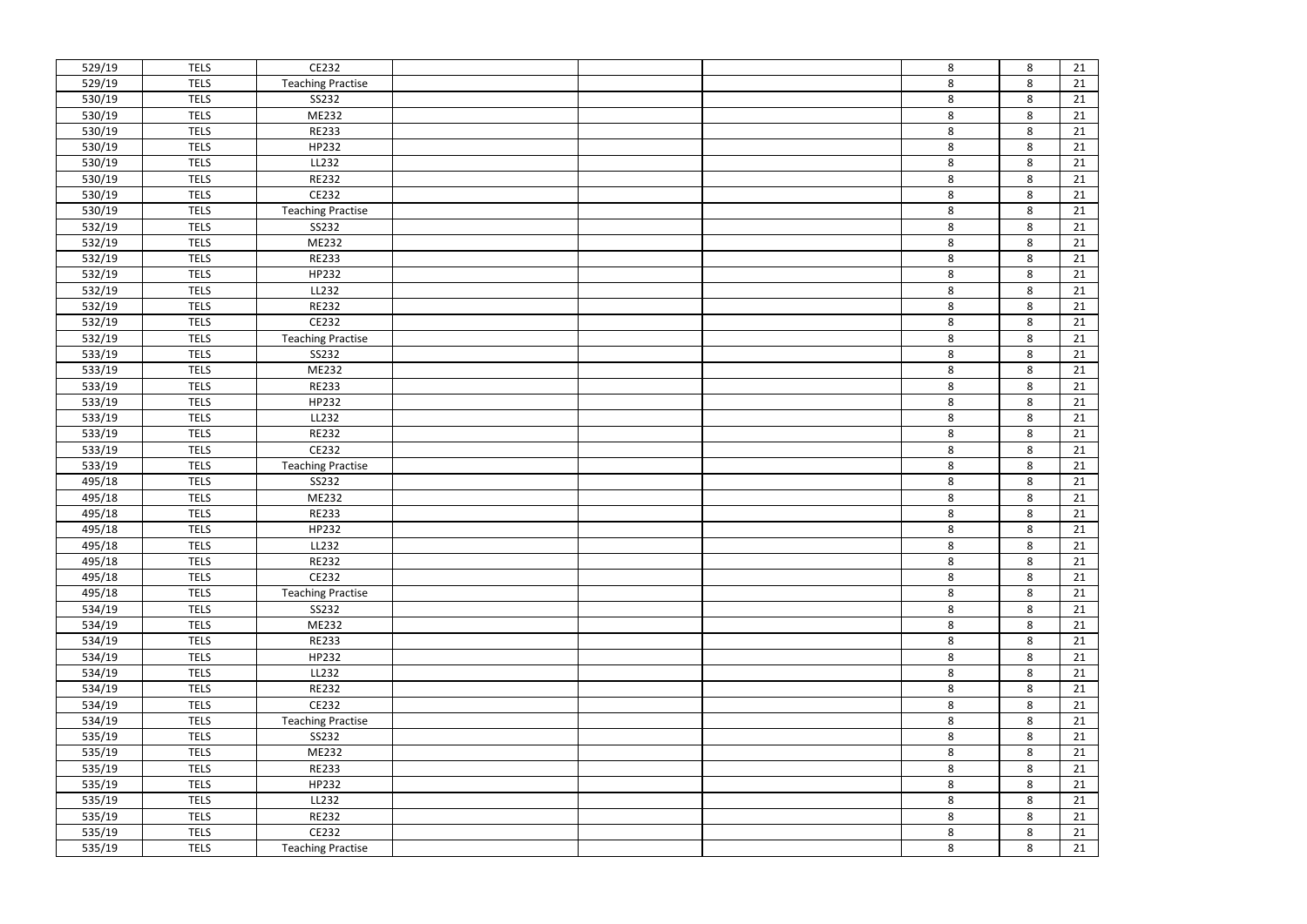| 536/19 | <b>TELS</b> | SS232                    |  | 8            |
|--------|-------------|--------------------------|--|--------------|
| 536/19 | <b>TELS</b> | ME232                    |  | 8            |
| 536/19 | <b>TELS</b> | <b>RE233</b>             |  | 8            |
| 536/19 | <b>TELS</b> | HP232                    |  | 8            |
| 536/19 | <b>TELS</b> | LL232                    |  | 8            |
| 536/19 | <b>TELS</b> | <b>RE232</b>             |  | $\bf 8$      |
| 536/19 | <b>TELS</b> | CE232                    |  | 8            |
| 536/19 | <b>TELS</b> | <b>Teaching Practise</b> |  | 8            |
| 537/19 | <b>TELS</b> | SS232                    |  | 8            |
| 537/19 | <b>TELS</b> | ME232                    |  | 8            |
| 537/19 | <b>TELS</b> | <b>RE233</b>             |  | $\bf 8$      |
| 537/19 | <b>TELS</b> | HP232                    |  | 8            |
| 537/19 | <b>TELS</b> | LL232                    |  | 8            |
| 537/19 | <b>TELS</b> | <b>RE232</b>             |  | 8            |
| 537/19 | <b>TELS</b> | CE232                    |  | 8            |
| 537/19 | <b>TELS</b> | <b>Teaching Practise</b> |  | 8            |
| 538/19 | <b>TELS</b> | SS232                    |  | 8            |
| 538/19 | <b>TELS</b> | ME232                    |  | 8            |
| 538/19 | <b>TELS</b> | <b>RE233</b>             |  | 8            |
| 538/19 | <b>TELS</b> | HP232                    |  | 8            |
| 538/19 | <b>TELS</b> | LL232                    |  | 8            |
| 538/19 | <b>TELS</b> | <b>RE232</b>             |  | $\bf 8$      |
| 538/19 | <b>TELS</b> | CE232                    |  | 8            |
| 538/19 | <b>TELS</b> | <b>Teaching Practise</b> |  | 8            |
| 539/19 | <b>TELS</b> | SS232                    |  | 8            |
| 539/19 | <b>TELS</b> | ME232                    |  | 8            |
| 539/19 | <b>TELS</b> | <b>RE233</b>             |  | 8            |
| 539/19 | <b>TELS</b> | HP232                    |  | 8            |
| 539/19 | <b>TELS</b> | LL232                    |  | 8            |
| 539/19 | <b>TELS</b> | <b>RE232</b>             |  | 8            |
| 539/19 | <b>TELS</b> | CE232                    |  | 8            |
| 539/19 | <b>TELS</b> | <b>Teaching Practise</b> |  | 8            |
| 540/19 | <b>TELS</b> | SS232                    |  | 8            |
| 540/19 | <b>TELS</b> | ME232                    |  | 8            |
| 540/19 | <b>TELS</b> | <b>RE233</b>             |  | 8            |
| 540/19 | <b>TELS</b> | HP232                    |  | 8            |
| 540/19 | <b>TELS</b> | LL232                    |  | 8            |
| 540/19 | <b>TELS</b> | <b>RE232</b>             |  | 8            |
| 540/19 | <b>TELS</b> | CE232                    |  | 8            |
| 540/19 | <b>TELS</b> | <b>Teaching Practise</b> |  | 8            |
| 541/19 | <b>TELS</b> | SS232                    |  | 8            |
| 541/19 | <b>TELS</b> | ME232                    |  | 8            |
| 541/19 | <b>TELS</b> | <b>RE233</b>             |  | 8            |
| 541/19 | <b>TELS</b> | HP232                    |  | 8            |
| 541/19 | <b>TELS</b> | LL232                    |  | 8            |
| 541/19 | <b>TELS</b> | RE232                    |  | 8            |
| 541/19 | <b>TELS</b> | CE232                    |  | 8            |
| 541/19 | <b>TELS</b> | <b>Teaching Practise</b> |  | 8            |
| 483/18 | <b>TELS</b> | ME232                    |  | $\mathbf{1}$ |
| 498/18 | <b>TELS</b> | LL232                    |  | $\mathbf{1}$ |

| 8            | 21              |
|--------------|-----------------|
| 8            | 21              |
| 8            | 21              |
| 8            | 21              |
| 8            | $\overline{21}$ |
| 8            | 21              |
| 8            | 21              |
| 8            | 21              |
| 8            | 21              |
| 8            | $\frac{1}{21}$  |
| 8            | 21              |
| 8            | $\overline{21}$ |
| 8            | 21              |
| 8            | 21              |
| 8            | 21              |
| 8            | $\overline{21}$ |
| 8            | 21              |
| 8            | 21              |
| 8            | $\overline{21}$ |
| 8            | 21              |
| 8            | 21              |
| 8            | 21              |
| 8            | 21              |
| 8            | <b>21</b>       |
| 8            | 21              |
| 8            | 21              |
| 8            | 21              |
| 8            | 21              |
| 8            | $\frac{21}{1}$  |
| 8            | 21              |
| 8            | $\overline{21}$ |
| 8            | 21              |
| 8            | $\overline{21}$ |
| 8            | 21              |
| 8            | 21              |
| 8            | 21              |
| 8            | 21              |
| 8            | 21              |
| 8            | 21              |
| 8            | 21              |
|              |                 |
| 8<br>8       | 21<br>21        |
| 8            | 21              |
|              |                 |
| 8            | 21              |
| 8            | 21              |
| 8            | 21              |
| 8            | 21              |
| 8            | $\overline{21}$ |
| 1            | 21              |
| $\mathbf{1}$ | $\overline{21}$ |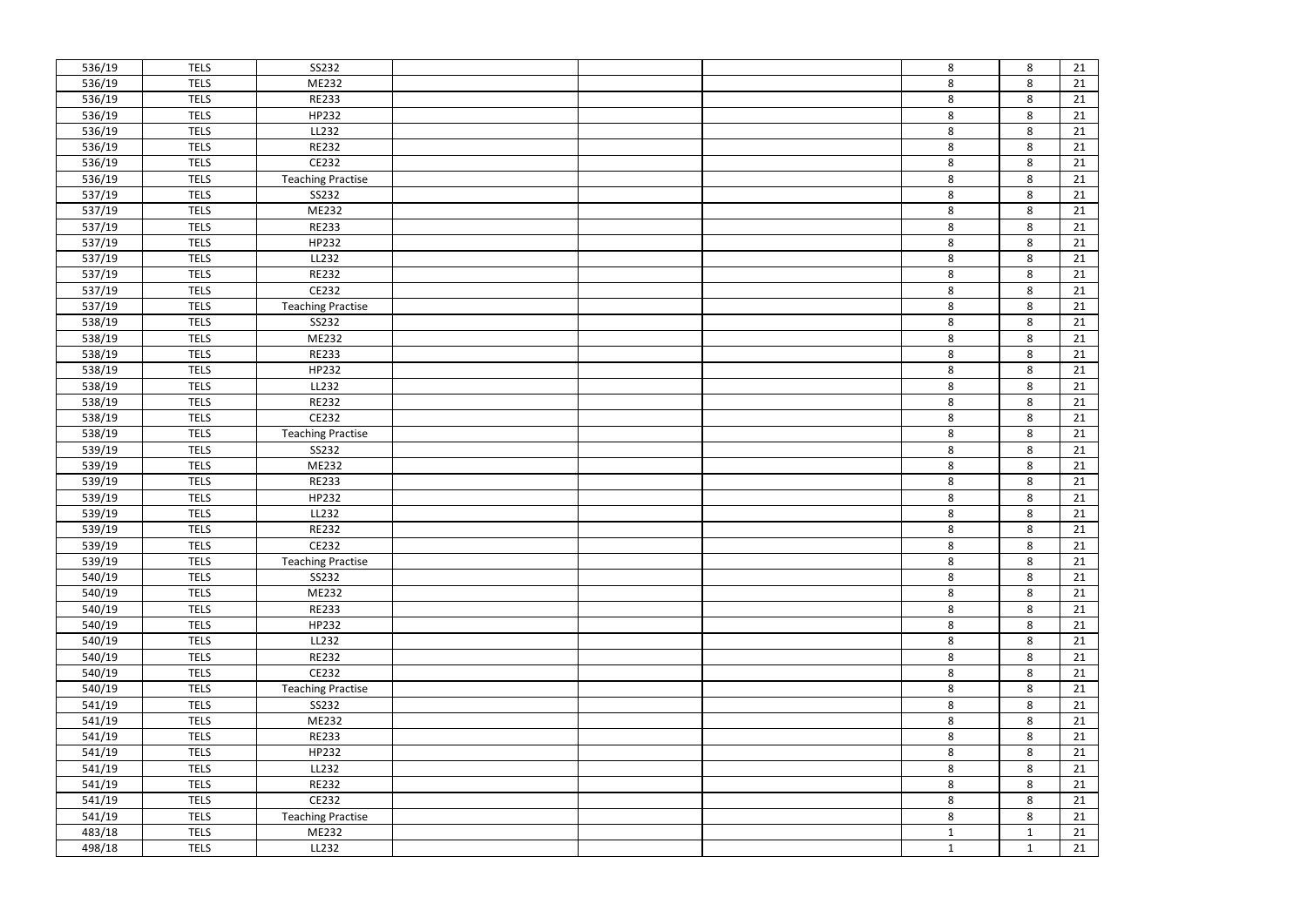| 460/18 | <b>TELS</b> | <b>RE353</b>             |  | $\overline{7}$ | $\overline{7}$ | 21     |
|--------|-------------|--------------------------|--|----------------|----------------|--------|
| 460/18 | <b>TELS</b> | ED355                    |  | $\overline{7}$ | $\overline{7}$ | 21     |
| 460/18 | <b>TELS</b> | HP353                    |  | $\overline{7}$ | $\overline{7}$ | 21     |
| 460/18 | <b>TELS</b> | LL355                    |  | $\overline{7}$ | $\overline{7}$ | 21     |
| 460/18 | <b>TELS</b> | <b>RE351</b>             |  | $\overline{7}$ | $\overline{7}$ | 21     |
| 460/18 | <b>TELS</b> | SC353                    |  | $\overline{7}$ | $\overline{7}$ | 21     |
| 460/18 | <b>TELS</b> | <b>Teaching Practise</b> |  | $\overline{7}$ | $\overline{7}$ | 21     |
| 461/18 | <b>TELS</b> | <b>RE353</b>             |  | $\overline{7}$ | $\overline{7}$ | 21     |
| 461/18 | <b>TELS</b> | ED355                    |  | $\overline{7}$ | $\overline{7}$ | 21     |
| 461/18 | <b>TELS</b> | HP353                    |  | $\overline{7}$ | $\overline{7}$ | 21     |
| 461/18 | <b>TELS</b> | LL355                    |  | $\overline{7}$ | $\overline{7}$ | 21     |
| 461/18 | <b>TELS</b> | <b>RE351</b>             |  | $\overline{7}$ | $\overline{7}$ | 21     |
| 461/18 | <b>TELS</b> | <b>SC353</b>             |  | $\overline{7}$ | $\overline{7}$ | 21     |
| 461/18 | <b>TELS</b> | <b>Teaching Practise</b> |  | $\overline{7}$ | $\overline{7}$ | 21     |
| 462/18 | <b>TELS</b> | <b>RE353</b>             |  | $\overline{7}$ | $\overline{7}$ | 21     |
| 462/18 | <b>TELS</b> | ED355                    |  | $\overline{7}$ | $\overline{7}$ | 21     |
| 462/18 | <b>TELS</b> | HP353                    |  | $\overline{7}$ | $\overline{7}$ | 21     |
| 462/18 | <b>TELS</b> | LL355                    |  | $\overline{7}$ | $\overline{7}$ | 21     |
| 462/18 | <b>TELS</b> | <b>RE351</b>             |  | $\overline{7}$ | $\overline{7}$ | 21     |
| 462/18 | <b>TELS</b> | <b>SC353</b>             |  | $\overline{7}$ | $\overline{7}$ | 21     |
| 462/18 | <b>TELS</b> | <b>Teaching Practise</b> |  | $\overline{7}$ | $\overline{7}$ | 21     |
| 381/16 | <b>TELS</b> | <b>RE353</b>             |  | $\overline{7}$ | $\overline{7}$ | 21     |
| 381/16 | <b>TELS</b> | ED355                    |  | $\overline{7}$ | $\overline{7}$ | 21     |
| 381/16 | <b>TELS</b> | HP353                    |  | $\overline{7}$ | $\overline{7}$ | 21     |
| 381/16 | <b>TELS</b> | LL355                    |  | $\overline{7}$ | $\overline{7}$ | 21     |
| 381/16 | <b>TELS</b> | <b>RE351</b>             |  | $\overline{7}$ | $\overline{7}$ | 21     |
| 381/16 | <b>TELS</b> | <b>SC353</b>             |  | $\overline{7}$ | $\overline{7}$ | 21     |
| 381/16 | <b>TELS</b> | <b>Teaching Practise</b> |  | $\overline{7}$ | $\overline{7}$ | 21     |
| 293/14 | <b>TELS</b> | <b>RE353</b>             |  | $\overline{7}$ | $\overline{7}$ | 21     |
| 293/14 | <b>TELS</b> | ED355                    |  | $\overline{7}$ | 7 <sup>7</sup> | 21     |
| 293/14 | <b>TELS</b> | HP353                    |  | 7 <sup>1</sup> | $\overline{7}$ | 21     |
| 293/14 | <b>TELS</b> | LL355                    |  | 7 <sup>7</sup> | $\overline{7}$ | 21     |
| 293/14 | <b>TELS</b> | <b>RE351</b>             |  | 7 <sup>7</sup> | $\overline{7}$ | 21     |
| 293/14 | <b>TELS</b> | <b>SC353</b>             |  | 7 <sup>1</sup> | $\overline{7}$ | 21     |
| 293/14 | <b>TELS</b> | <b>Teaching Practise</b> |  | $\overline{7}$ | $\overline{7}$ | 21     |
| 464/18 | <b>TELS</b> | <b>RE353</b>             |  | $\overline{7}$ | $\overline{7}$ | 21     |
| 464/18 | <b>TELS</b> | ED355                    |  | 7 <sup>7</sup> | $\overline{7}$ | 21     |
| 464/18 | <b>TELS</b> | HP353                    |  | 7 <sup>7</sup> | $\overline{7}$ | 21     |
| 464/18 | <b>TELS</b> | LL355                    |  | 7 <sup>7</sup> | $\overline{7}$ | 21     |
| 464/18 | <b>TELS</b> | <b>RE351</b>             |  | 7 <sup>1</sup> | $\overline{7}$ | 21     |
| 464/18 | <b>TELS</b> | <b>SC353</b>             |  | 7 <sup>7</sup> | $\overline{7}$ | 21     |
| 464/18 | <b>TELS</b> | <b>Teaching Practise</b> |  | $\overline{7}$ | $\overline{7}$ | 21     |
| 466/18 | <b>TELS</b> | <b>RE353</b>             |  | 7 <sup>7</sup> | $\overline{7}$ | 21     |
| 466/18 | <b>TELS</b> | ED355                    |  | 7 <sup>1</sup> | $\overline{7}$ | 21     |
| 466/18 | <b>TELS</b> | HP353                    |  | 7 <sup>7</sup> | $\overline{7}$ | 21     |
| 466/18 | <b>TELS</b> | LL355                    |  | 7 <sup>1</sup> | $\overline{7}$ | 21     |
| 466/18 | <b>TELS</b> | <b>RE351</b>             |  | $\overline{7}$ | $\overline{7}$ | $21\,$ |
| 466/18 | <b>TELS</b> | <b>SC353</b>             |  | $\overline{7}$ | $\overline{7}$ | 21     |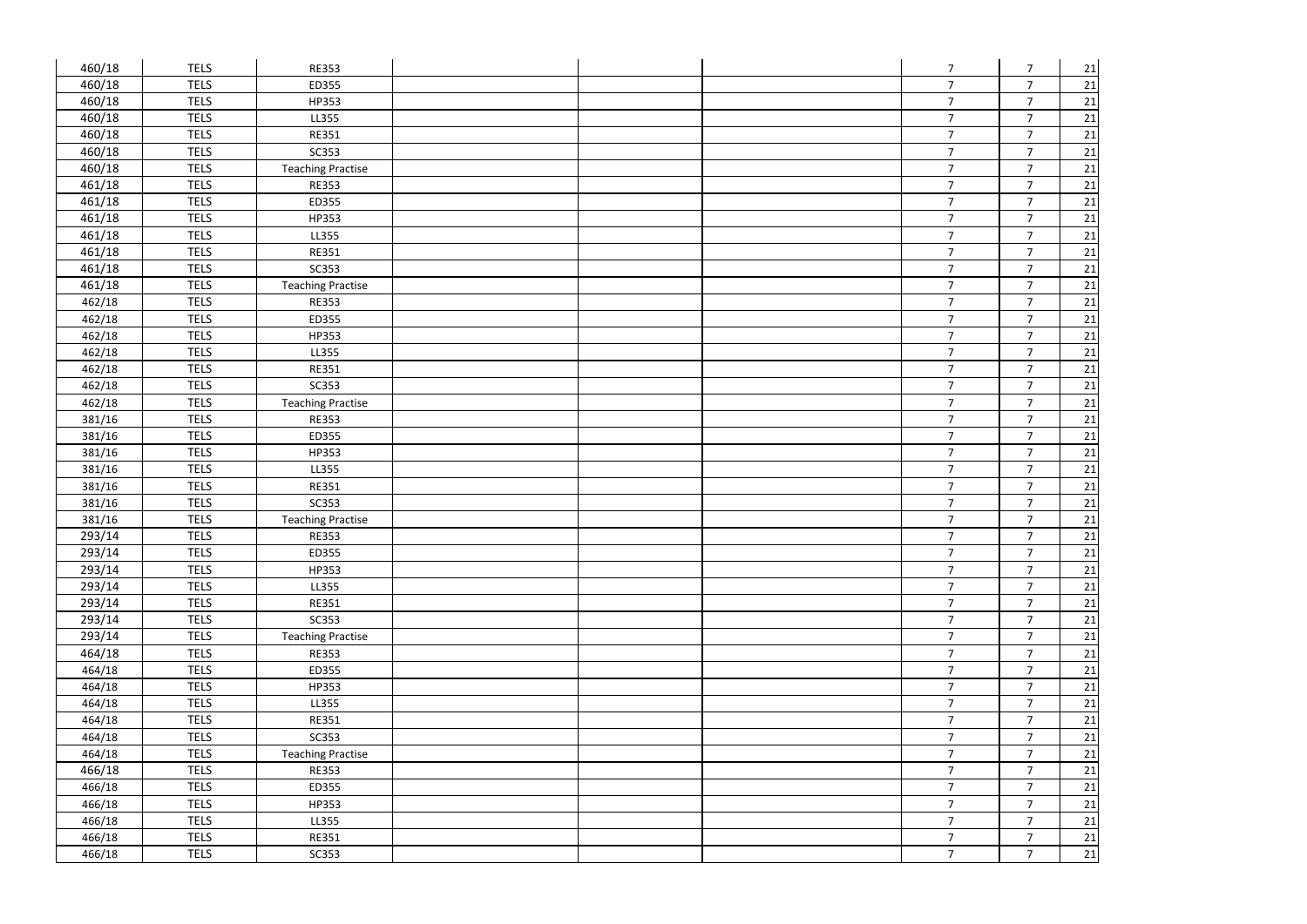| 466/18 | <b>TELS</b> | <b>Teaching Practise</b> |  | 7 <sup>1</sup> | $\overline{7}$ | 21     |
|--------|-------------|--------------------------|--|----------------|----------------|--------|
| 468/18 | <b>TELS</b> | <b>RE353</b>             |  | 7 <sup>1</sup> | $\overline{7}$ | 21     |
| 468/18 | <b>TELS</b> | ED355                    |  | 7 <sup>1</sup> | $\overline{7}$ | 21     |
| 468/18 | <b>TELS</b> | HP353                    |  | $\overline{7}$ | $\overline{7}$ | 21     |
| 468/18 | <b>TELS</b> | LL355                    |  | $\overline{7}$ | $\overline{7}$ | 21     |
| 468/18 | <b>TELS</b> | <b>RE351</b>             |  | $\overline{7}$ | $\overline{7}$ | 21     |
| 468/18 | <b>TELS</b> | SC353                    |  | 7 <sup>1</sup> | $\overline{7}$ | 21     |
| 468/18 | <b>TELS</b> | <b>Teaching Practise</b> |  | $\overline{7}$ | $\overline{7}$ | 21     |
| 469/18 | <b>TELS</b> | <b>RE353</b>             |  | 7 <sup>1</sup> | $\overline{7}$ | 21     |
| 469/18 | <b>TELS</b> | ED355                    |  | $\overline{7}$ | $\overline{7}$ | $21\,$ |
| 469/18 | <b>TELS</b> | HP353                    |  | $\overline{7}$ | $\overline{7}$ | 21     |
| 469/18 | <b>TELS</b> | LL355                    |  | $\overline{7}$ | $\overline{7}$ | 21     |
| 469/18 | <b>TELS</b> | <b>RE351</b>             |  | $\overline{7}$ | $\overline{7}$ | 21     |
| 469/18 | <b>TELS</b> | <b>SC353</b>             |  | 7 <sup>1</sup> | $\overline{7}$ | 21     |
| 469/18 | <b>TELS</b> | <b>Teaching Practise</b> |  | 7 <sup>1</sup> | $\overline{7}$ | 21     |
| 471/18 | <b>TELS</b> | <b>RE353</b>             |  | $\overline{7}$ | $\overline{7}$ | 21     |
| 471/18 | <b>TELS</b> | ED355                    |  | $\overline{7}$ | $\overline{7}$ | 21     |
| 471/18 | <b>TELS</b> | HP353                    |  | $\overline{7}$ | $\overline{7}$ | 21     |
| 471/18 | <b>TELS</b> | LL355                    |  | $\overline{7}$ | $\overline{7}$ | 21     |
| 471/18 | <b>TELS</b> | <b>RE351</b>             |  | $\overline{7}$ | $\overline{7}$ | 21     |
| 471/18 | <b>TELS</b> | <b>SC353</b>             |  | 7 <sup>1</sup> | $\overline{7}$ | 21     |
| 471/18 | <b>TELS</b> | <b>Teaching Practise</b> |  | $\overline{7}$ | $\overline{7}$ | 21     |
| 424/17 | <b>TELS</b> | <b>RE353</b>             |  | $\overline{7}$ | $\overline{7}$ | $21\,$ |
| 424/17 | <b>TELS</b> | ED355                    |  | $\overline{7}$ | $\overline{7}$ | 21     |
| 424/17 | <b>TELS</b> | HP353                    |  | $\overline{7}$ | $\overline{7}$ | 21     |
| 424/17 | <b>TELS</b> | LL355                    |  | $\overline{7}$ | $\overline{7}$ | 21     |
| 424/17 | <b>TELS</b> | <b>RE351</b>             |  | 7 <sup>1</sup> | $\overline{7}$ | 21     |
| 424/17 | <b>TELS</b> | SC353                    |  | $\overline{7}$ | $\overline{7}$ | 21     |
| 424/17 | <b>TELS</b> | <b>Teaching Practise</b> |  | $\overline{7}$ | $\overline{7}$ | $21\,$ |
| 472/18 | <b>TELS</b> | <b>RE353</b>             |  | $\overline{7}$ | $\rightarrow$  | 21     |
| 472/18 | <b>TELS</b> | ED355                    |  | $\overline{7}$ | $\overline{7}$ | 21     |
| 472/18 | <b>TELS</b> | HP353                    |  | 7 <sup>1</sup> | $\overline{7}$ | 21     |
| 472/18 | <b>TELS</b> | LL355                    |  | 7 <sup>7</sup> | $\overline{7}$ | 21     |
| 472/18 | <b>TELS</b> | <b>RE351</b>             |  | 7 <sup>1</sup> | $\overline{7}$ | 21     |
| 472/18 | <b>TELS</b> | <b>SC353</b>             |  | 7 <sup>7</sup> | $\overline{7}$ | 21     |
| 472/18 | <b>TELS</b> | <b>Teaching Practise</b> |  | 7 <sup>7</sup> | $\overline{7}$ | $21\,$ |
| 425/17 | <b>TELS</b> | <b>RE353</b>             |  | 7 <sup>1</sup> | $\overline{7}$ | $21\,$ |
| 425/17 | <b>TELS</b> | ED355                    |  | 7 <sup>1</sup> | $\overline{7}$ | 21     |
| 425/17 | <b>TELS</b> | HP353                    |  | 7 <sup>7</sup> | $\overline{7}$ | 21     |
| 425/17 | <b>TELS</b> | LL355                    |  | 7 <sup>7</sup> | $\overline{7}$ | 21     |
| 425/17 | <b>TELS</b> | <b>RE351</b>             |  | 7 <sup>1</sup> | $\overline{7}$ | $21\,$ |
| 425/17 | <b>TELS</b> | SC353                    |  | 7 <sup>7</sup> | $\overline{7}$ | 21     |
| 425/17 | <b>TELS</b> | <b>Teaching Practise</b> |  | 7 <sup>1</sup> | $\overline{7}$ | $21\,$ |
| 473/18 | <b>TELS</b> | <b>RE353</b>             |  | 7 <sup>7</sup> | $\overline{7}$ | 21     |
| 473/18 | <b>TELS</b> | ED355                    |  | 7 <sup>7</sup> | $\overline{7}$ | 21     |
| 473/18 | <b>TELS</b> | HP353                    |  | 7 <sup>1</sup> | $\overline{7}$ | 21     |
| 473/18 | <b>TELS</b> | LL355                    |  | 7 <sup>1</sup> | $\overline{7}$ | 21     |
| 473/18 | <b>TELS</b> | <b>RE351</b>             |  | 7 <sup>7</sup> | $\overline{7}$ | 21     |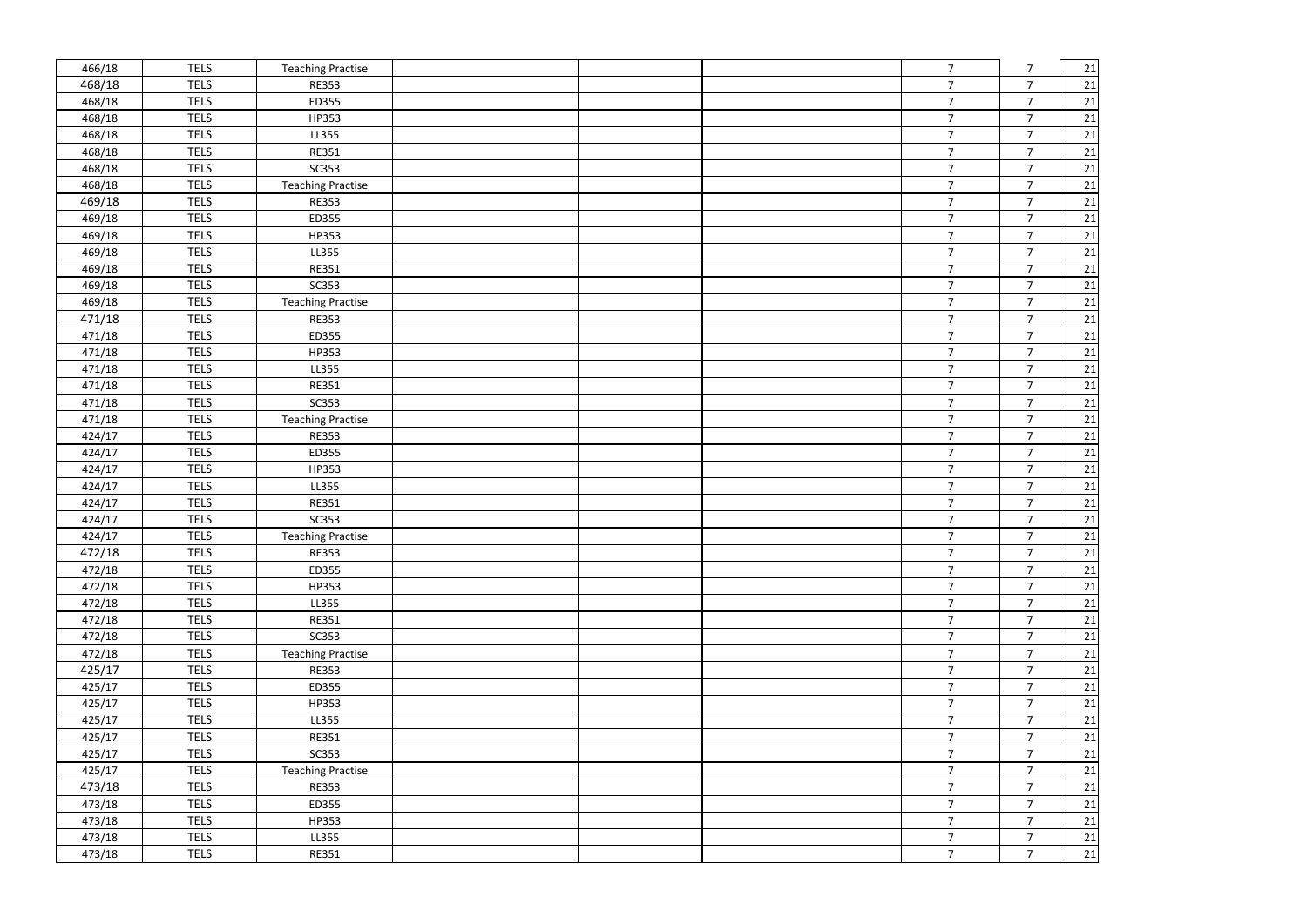| 473/18 | <b>TELS</b> | <b>SC353</b>             |  | $7\overline{ }$ | $\overline{7}$  | 21              |
|--------|-------------|--------------------------|--|-----------------|-----------------|-----------------|
| 473/18 | <b>TELS</b> | <b>Teaching Practise</b> |  | $\overline{7}$  | $\overline{7}$  | 21              |
| 477/18 | <b>TELS</b> | <b>RE353</b>             |  | $\overline{7}$  | $\overline{7}$  | 21              |
| 477/18 | <b>TELS</b> | ED355                    |  | $\overline{7}$  | $\overline{7}$  | 21              |
| 477/18 | <b>TELS</b> | HP353                    |  | $\overline{7}$  | $\overline{7}$  | 21              |
| 477/18 | <b>TELS</b> | LL355                    |  | $\overline{7}$  | $\overline{7}$  | 21              |
| 477/18 | <b>TELS</b> | <b>RE351</b>             |  | $\overline{7}$  | $\overline{7}$  | $\overline{21}$ |
| 477/18 | <b>TELS</b> | <b>SC353</b>             |  | $\overline{7}$  | $\overline{7}$  | 21              |
| 477/18 | <b>TELS</b> | <b>Teaching Practise</b> |  | $\overline{7}$  | $\overline{7}$  | 21              |
| 478/18 | <b>TELS</b> | <b>RE353</b>             |  | $\overline{7}$  | $\overline{7}$  | $21\,$          |
| 478/18 | <b>TELS</b> | ED355                    |  | $\overline{7}$  | $\overline{7}$  | 21              |
| 478/18 | <b>TELS</b> | HP353                    |  | $\overline{7}$  | $\overline{7}$  | 21              |
| 478/18 | <b>TELS</b> | LL355                    |  | $\overline{7}$  | $\overline{7}$  | 21              |
| 478/18 | <b>TELS</b> | <b>RE351</b>             |  | 7 <sup>1</sup>  | $\overline{7}$  | 21              |
| 478/18 | <b>TELS</b> | <b>SC353</b>             |  | $\overline{7}$  | $\overline{7}$  | 21              |
| 478/18 | <b>TELS</b> | <b>Teaching Practise</b> |  | $\overline{7}$  | $\overline{7}$  | 21              |
| 480/18 | <b>TELS</b> | <b>RE353</b>             |  | $\overline{7}$  | $\overline{7}$  | 21              |
| 480/18 | <b>TELS</b> | ED355                    |  | $\overline{7}$  | $\overline{7}$  | 21              |
| 480/18 | <b>TELS</b> | HP353                    |  | $\overline{7}$  | $\overline{7}$  | 21              |
| 480/18 | <b>TELS</b> | LL355                    |  | $\overline{7}$  | $\overline{7}$  | 21              |
| 480/18 | <b>TELS</b> | <b>RE351</b>             |  | $\overline{7}$  | $\overline{7}$  | 21              |
| 480/18 | <b>TELS</b> | <b>SC353</b>             |  | $\overline{7}$  | $\overline{7}$  | 21              |
| 480/18 | <b>TELS</b> | <b>Teaching Practise</b> |  | $\overline{7}$  | $\overline{7}$  | 21              |
| 481/18 | <b>TELS</b> | <b>RE353</b>             |  | $\overline{7}$  | $\overline{7}$  | 21              |
| 481/18 | <b>TELS</b> | ED355                    |  | $\overline{7}$  | $\overline{7}$  | 21              |
| 481/18 | <b>TELS</b> | HP353                    |  | $\overline{7}$  | $\overline{7}$  | 21              |
| 481/18 | <b>TELS</b> | LL355                    |  | $\overline{7}$  | $\overline{7}$  | 21              |
| 481/18 | <b>TELS</b> | <b>RE351</b>             |  | $\overline{7}$  | $\overline{7}$  | 21              |
| 481/18 | <b>TELS</b> | <b>SC353</b>             |  | $\overline{7}$  | $\overline{7}$  | 21              |
| 481/18 | <b>TELS</b> | <b>Teaching Practise</b> |  | $\overline{7}$  | $\overline{7}$  | 21              |
| 482/18 | <b>TELS</b> | <b>RE353</b>             |  | $\overline{7}$  | $\overline{7}$  | 21              |
| 482/18 | <b>TELS</b> | ED355                    |  | $\overline{7}$  | $\overline{7}$  | 21              |
| 482/18 | <b>TELS</b> | HP353                    |  | 7 <sup>7</sup>  | $\overline{7}$  | 21              |
| 482/18 | <b>TELS</b> | LL355                    |  | 7 <sup>1</sup>  | $\overline{7}$  | 21              |
| 482/18 | <b>TELS</b> | <b>RE351</b>             |  | 7 <sup>7</sup>  | $\overline{7}$  | 21              |
| 482/18 | <b>TELS</b> | <b>SC353</b>             |  | 7 <sup>7</sup>  | $\overline{7}$  | 21              |
| 482/18 | <b>TELS</b> | <b>Teaching Practise</b> |  | 7 <sup>7</sup>  | $\overline{7}$  | $21\,$          |
| 484/18 | <b>TELS</b> | <b>RE353</b>             |  | $7\overline{ }$ | $7\overline{ }$ | 21              |
| 484/18 | <b>TELS</b> | ED355                    |  | 7 <sup>7</sup>  | $\overline{7}$  | 21              |
| 484/18 | <b>TELS</b> | HP353                    |  | 7 <sup>7</sup>  | $\overline{7}$  | 21              |
| 484/18 | <b>TELS</b> | LL355                    |  | 7 <sup>7</sup>  | $\overline{7}$  | 21              |
| 484/18 | <b>TELS</b> | <b>RE351</b>             |  | 7 <sup>7</sup>  | $\overline{7}$  | 21              |
| 484/18 | <b>TELS</b> | <b>SC353</b>             |  | 7 <sup>7</sup>  | $\overline{7}$  | 21              |
| 484/18 | <b>TELS</b> | <b>Teaching Practise</b> |  | 7 <sup>1</sup>  | $\overline{7}$  | 21              |
| 486/18 | <b>TELS</b> | <b>RE353</b>             |  | 7 <sup>7</sup>  | $\overline{7}$  | $21\,$          |
| 486/18 | <b>TELS</b> | ED355                    |  | $\overline{7}$  | $\overline{7}$  | 21              |
| 486/18 | <b>TELS</b> | HP353                    |  | $\overline{7}$  | $\overline{7}$  | 21              |
| 486/18 | <b>TELS</b> | LL355                    |  | 7 <sup>7</sup>  | $\overline{7}$  | 21              |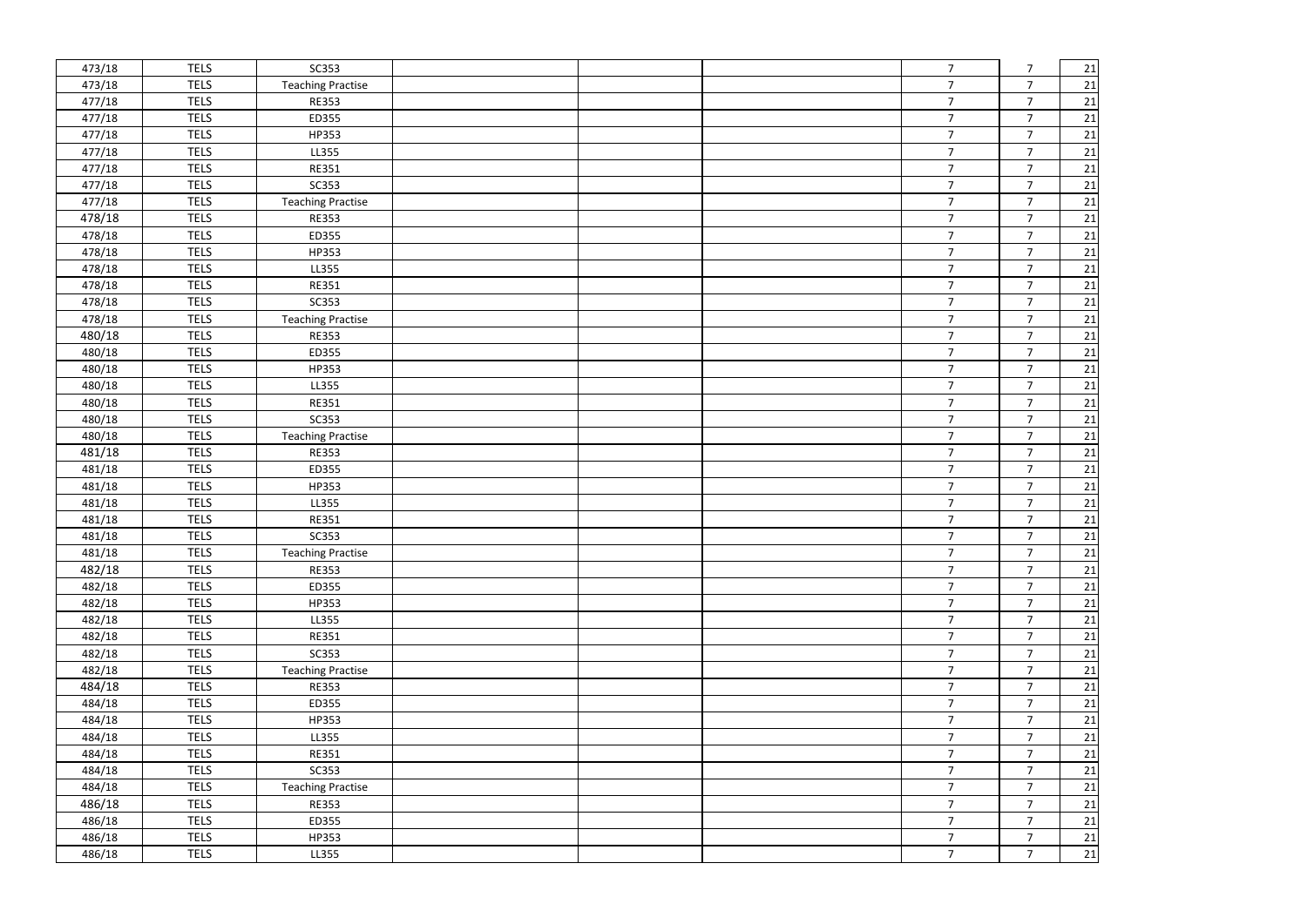| 486/18 | <b>TELS</b> | <b>RE351</b>             |  | $\overline{7}$ | $\overline{7}$ | 21     |
|--------|-------------|--------------------------|--|----------------|----------------|--------|
| 486/18 | <b>TELS</b> | SC353                    |  | $\overline{7}$ | $\overline{7}$ | 21     |
| 486/18 | <b>TELS</b> | <b>Teaching Practise</b> |  | 7 <sup>1</sup> | $\overline{7}$ | 21     |
| 488/18 | <b>TELS</b> | <b>RE353</b>             |  | 7 <sup>1</sup> | $\overline{7}$ | 21     |
| 488/18 | <b>TELS</b> | ED355                    |  | 7 <sup>1</sup> | $\overline{7}$ | 21     |
| 488/18 | <b>TELS</b> | HP353                    |  | $\overline{7}$ | $\overline{7}$ | 21     |
| 488/18 | <b>TELS</b> | LL355                    |  | $\overline{7}$ | $\overline{7}$ | 21     |
| 488/18 | <b>TELS</b> | <b>RE351</b>             |  | $\overline{7}$ | $\overline{7}$ | 21     |
| 488/18 | <b>TELS</b> | SC353                    |  | $\overline{7}$ | $\overline{7}$ | 21     |
| 488/18 | <b>TELS</b> | <b>Teaching Practise</b> |  | 7 <sup>1</sup> | $\overline{7}$ | 21     |
| 492/18 | <b>TELS</b> | <b>RE353</b>             |  | $\overline{7}$ | $\overline{7}$ | 21     |
| 492/18 | <b>TELS</b> | ED355                    |  | $\overline{7}$ | $\overline{7}$ | 21     |
| 492/18 | <b>TELS</b> | HP353                    |  | $\overline{7}$ | $\overline{7}$ | 21     |
| 492/18 | <b>TELS</b> | LL355                    |  | $\overline{7}$ | $\overline{7}$ | 21     |
| 492/18 | <b>TELS</b> | <b>RE351</b>             |  | $\overline{7}$ | $\overline{7}$ | 21     |
| 492/18 | <b>TELS</b> | SC353                    |  | $\overline{7}$ | $\overline{7}$ | 21     |
| 492/18 | <b>TELS</b> | <b>Teaching Practise</b> |  | $\overline{7}$ | $\overline{7}$ | 21     |
| 493/18 | <b>TELS</b> | <b>RE353</b>             |  | 7 <sup>1</sup> | $\overline{7}$ | 21     |
| 493/18 | <b>TELS</b> | ED355                    |  | $\overline{7}$ | $\overline{7}$ | 21     |
| 493/18 | <b>TELS</b> | HP353                    |  | $\overline{7}$ | $\overline{7}$ | 21     |
| 493/18 | <b>TELS</b> | LL355                    |  | $\overline{7}$ | $\overline{7}$ | 21     |
| 493/18 | <b>TELS</b> | <b>RE351</b>             |  | $\overline{7}$ | $\overline{7}$ | 21     |
| 493/18 | <b>TELS</b> | <b>SC353</b>             |  | $\overline{7}$ | $\overline{7}$ | 21     |
| 493/18 | <b>TELS</b> | <b>Teaching Practise</b> |  | $\overline{7}$ | $\overline{7}$ | 21     |
| 494/18 | <b>TELS</b> | <b>RE353</b>             |  | 7 <sup>1</sup> | $\overline{7}$ | 21     |
| 494/18 | <b>TELS</b> | ED355                    |  | $\overline{7}$ | $\overline{7}$ | 21     |
| 494/18 | <b>TELS</b> | HP353                    |  | $\overline{7}$ | $\overline{7}$ | 21     |
| 494/18 | <b>TELS</b> | LL355                    |  | $\overline{7}$ | $\overline{7}$ | 21     |
| 494/18 | <b>TELS</b> | <b>RE351</b>             |  | $\overline{7}$ | $\overline{7}$ | $21\,$ |
| 494/18 | <b>TELS</b> | <b>SC353</b>             |  | $\overline{7}$ | $\overline{7}$ | 21     |
| 494/18 | <b>TELS</b> | <b>Teaching Practise</b> |  | 7 <sup>7</sup> | $\overline{7}$ | 21     |
| 355/15 | <b>TELS</b> | <b>RE353</b>             |  | 7 <sup>7</sup> | $\overline{7}$ | 21     |
| 355/15 | <b>TELS</b> | ED355                    |  | 7 <sup>1</sup> | $\overline{7}$ | 21     |
| 355/15 | <b>TELS</b> | HP353                    |  | 7 <sup>7</sup> | $\overline{7}$ | $21\,$ |
| 355/15 | <b>TELS</b> | LL355                    |  | 7 <sup>1</sup> | $\overline{7}$ | 21     |
| 355/15 | <b>TELS</b> | <b>RE351</b>             |  | $\overline{7}$ | $\overline{7}$ | $21\,$ |
| 355/15 | <b>TELS</b> | SC353                    |  | 7 <sup>1</sup> | $\overline{7}$ | 21     |
| 355/15 | <b>TELS</b> | <b>Teaching Practise</b> |  | 7 <sup>7</sup> | $\overline{7}$ | 21     |
| 496/18 | <b>TELS</b> | <b>RE353</b>             |  | 7 <sup>7</sup> | $\overline{7}$ | $21\,$ |
| 496/18 | <b>TELS</b> | ED355                    |  | 7 <sup>7</sup> | $\overline{7}$ | 21     |
| 496/18 | <b>TELS</b> | HP353                    |  | 7 <sup>7</sup> | $\overline{7}$ | 21     |
| 496/18 | <b>TELS</b> | LL355                    |  | $\overline{7}$ | $\overline{7}$ | 21     |
| 496/18 | <b>TELS</b> | RE351                    |  | 7 <sup>7</sup> | $\overline{7}$ | 21     |
| 496/18 | <b>TELS</b> | SC353                    |  | $\overline{7}$ | $\overline{7}$ | 21     |
| 496/18 | <b>TELS</b> | <b>Teaching Practise</b> |  | 7 <sup>7</sup> | $\overline{7}$ | 21     |
| 499/18 | <b>TELS</b> | <b>RE353</b>             |  | 7 <sup>7</sup> | $\overline{7}$ | 21     |
| 499/18 | <b>TELS</b> | ED355                    |  | 7 <sup>1</sup> | $\overline{7}$ | 21     |
| 499/18 | <b>TELS</b> | HP353                    |  | $\overline{7}$ | $\overline{7}$ | 21     |